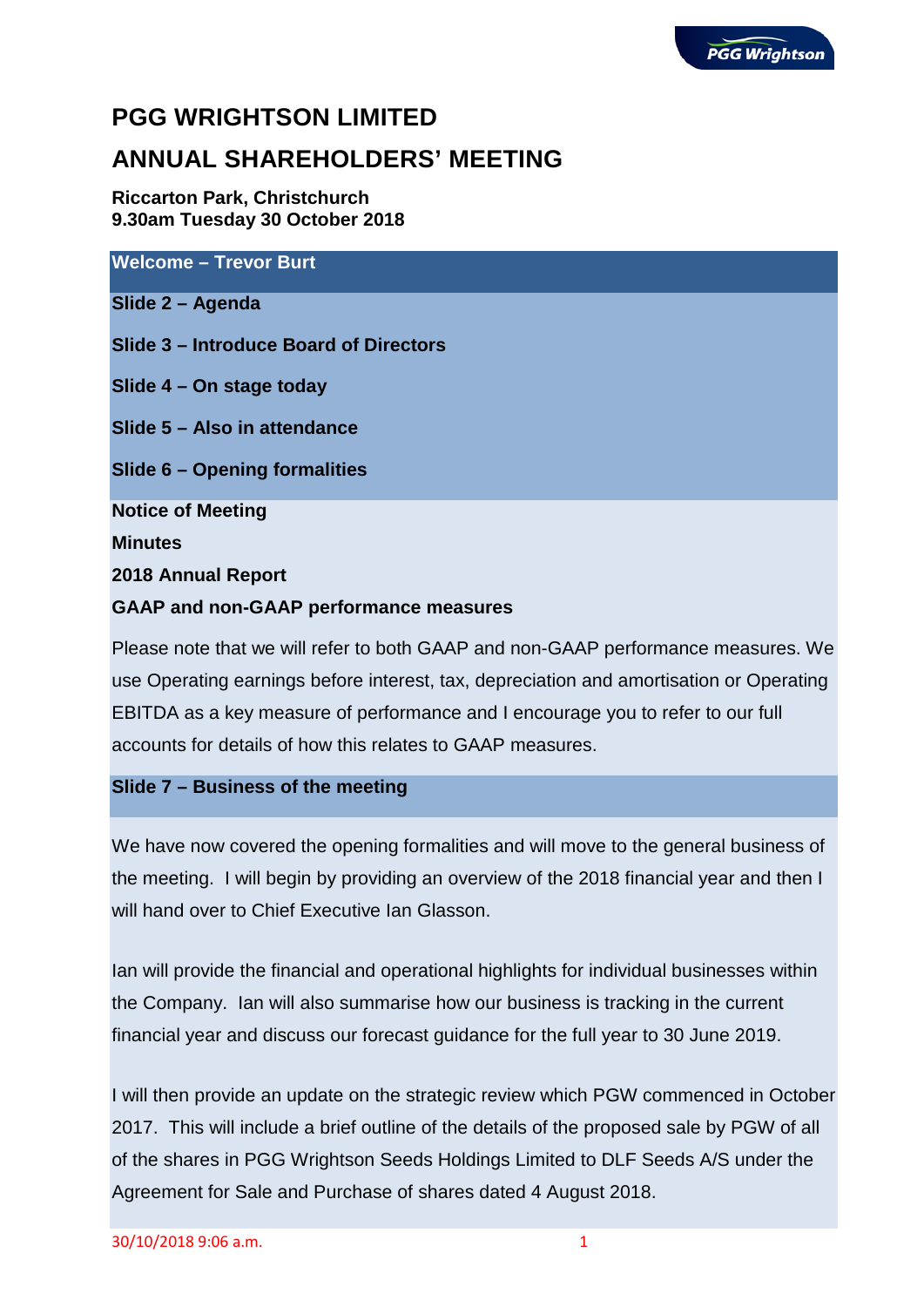An opportunity for questions and discussion will follow before we move to the formal business of resolutions that will be put to the meeting. As outlined in the Notice of Meeting the business of the meeting comprises three ordinary resolutions relating to the reappointment of directors and authorising the Board to determine our auditor's fees, which will be followed by a special resolution in relation to the Seeds transaction.

## **Slide 8 – Retirement of Chairman**

Before I move to summarising the 2018 financial year, I wish to advise that PGG Wrightson Chairman Alan Lai yesterday announced his intention to retire from the Board.

In the interim, existing Director, Joo Hai Lee has been appointed as Chair effective from 31 October with Trevor Burt continuing as Deputy Chair.

A review of the Board's composition and governance would be undertaken and the market would be updated on outcomes in due course.

On behalf of the Board, I wish to offer our sincere thanks to Alan for his leadership and dedication since his appointment as a Director in 2009, and wish him all the very best for the future.

#### **Slide 9– Deputy Chair's address**

It is my pleasure to address you today and acknowledge the outstanding trading result for FY2018 and the progress that has been made on delivering our strategy.

## **Slide 10 – PGW repeats record operating performance**

Operating EBITDA was \$70.2 million.

It is very pleasing to have seen a significant increase in PGW's Operating EBITDA for the year and especially gratifying to have matched 2016's record result. In October 2017 we forecast a range of \$65 to \$70 million and we exceeded the top end of this range.

Net profit after tax was \$18.9 million, which was down on the previous year due to a number of one-off items including a provision for the remediation costs of historical liabilities under the Holidays Act 2003. FY2017 also benefited from significant capital gains on the sale of property which were not repeated. With our property divestment programme largely complete these one-off gains were much lower in FY2018.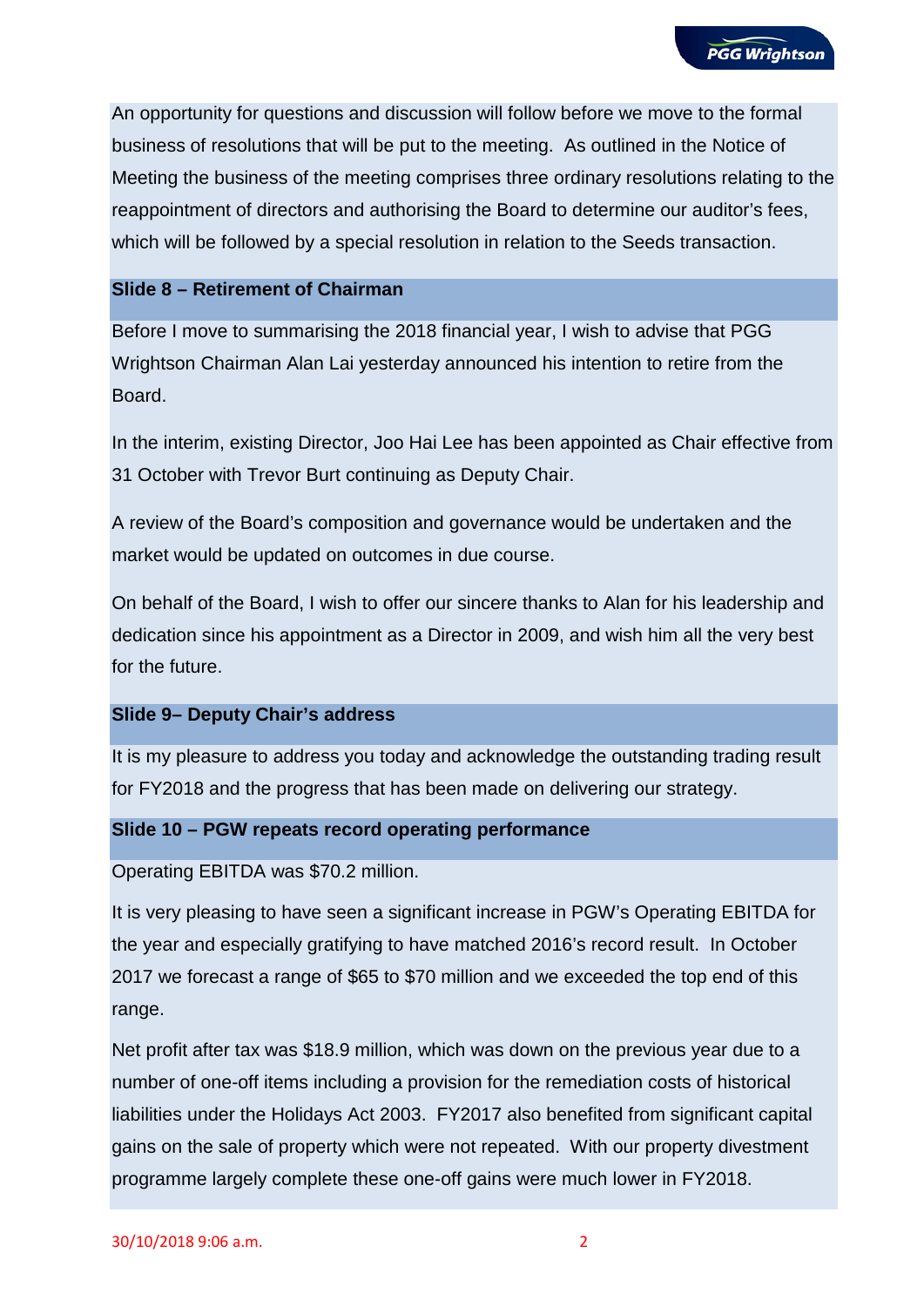On 14 August we declared a fully imputed dividend of 1.25 cents per share, which was paid on 3 October 2018. This brought the total fully-imputed dividends paid for the FY2018 year to 3.00 cents per share.

The Board and I are pleased with the operational performance of the company which has led to a commendable result given some challenging market and environmental conditions.

Finally, on behalf of the Board I would acknowledge the effort and commitment of our staff in delivering this strong performance.

## **Slide 11 - Ian Glasson – Chief Executive Officer**

#### **Slide 12 – The year in review**

Allow me to reiterate some of the operating highlights Trevor noted.

This is an excellent trading result for PGW, one that we can be proud of.

In particular it shows the strength of PGW's rural services businesses. Almost all of our New Zealand businesses were up on last year, with most achieving double-digit earnings growth.

In general, the New Zealand agriculture sector was strong over the course of our 2018 financial year. In addition, our trading result reflects our broad-based exposure to New Zealand agriculture and our staff's passion and commitment to the sector. We differentiate ourselves in the market through our technical expertise. Strategically we've focussed on employing the best people in the field and supporting them with innovative and effective tools. This allows them to add value to our customers' operations. Throughout 2017/2018 we've continued to invest in our people and our systems so we

can maintain the momentum we've built over recent years with our suppliers and our clients, and continue to grow operating earnings for our shareholders.

Looking back on FY2018, conditions were positive for most of our New Zealand clients. The Ministry for Primary Industries estimates that dairy export revenues increased 14 percent in 2018, meat and wool sector export revenues increased 12 percent and horticulture export revenues increased 6 percent.

However, these overall figures belie the challenges that many of our clients faced.

The impact of adverse weather conditions is always a factor in our performance and FY2018 was no exception. In New Zealand we saw wet conditions delay spring in most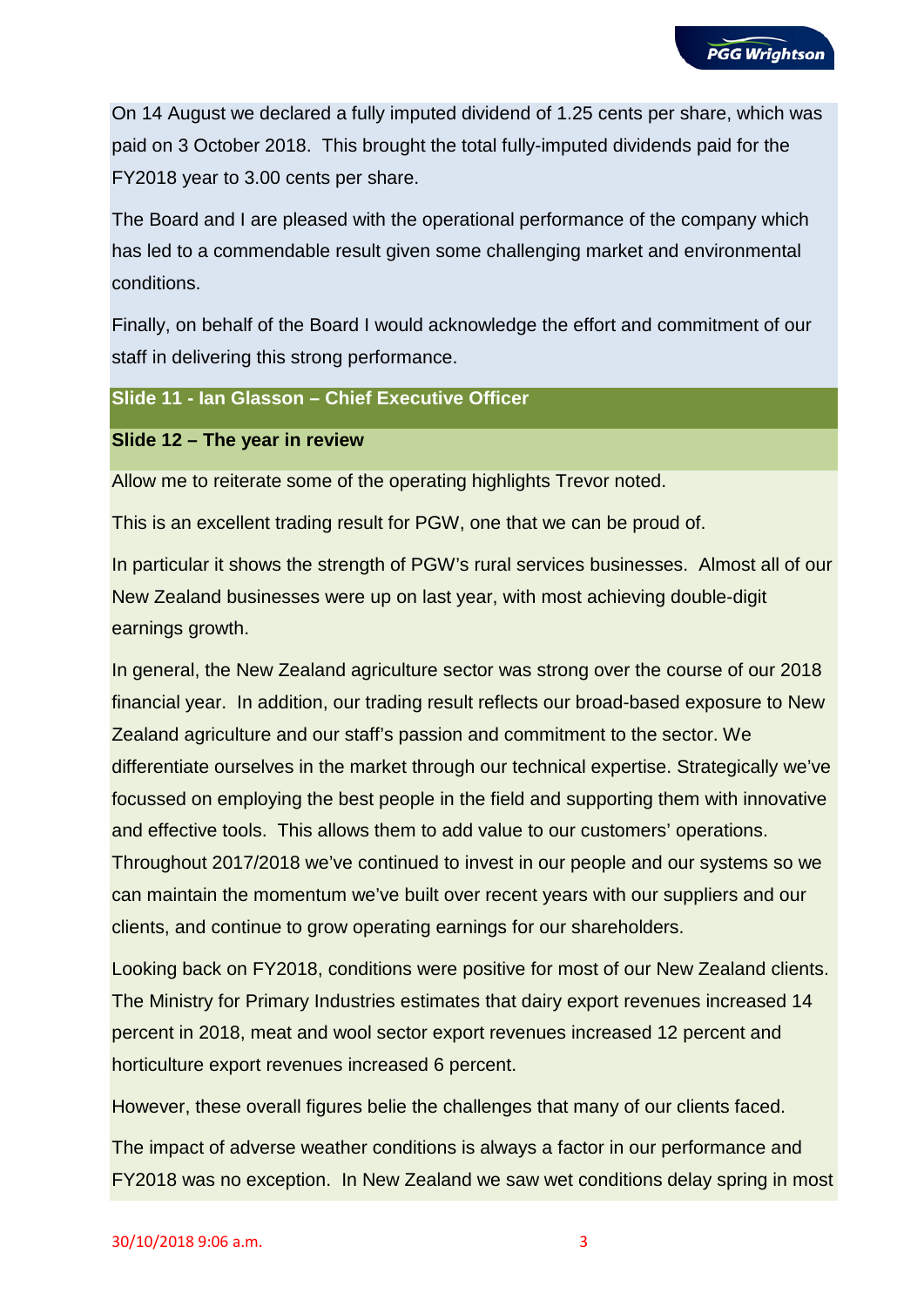parts of the country, which was followed by hot dry conditions in December 2017 and January 2018. Thankfully, drought conditions broke in February. The impact of these extreme conditions, while largely positive for kiwifruit and apples, adversely affected vegetable and arable production.

Dairy production volume for the 2017/18 season is estimated to have fallen by 1 percent from the previous year. During the dry conditions of December and January the fall in production was expected to be higher, but the mild autumn helped dairy production recover towards the end of the season. In contrast, red meat production was largely unaffected.

A key event which impacted the New Zealand rural community in 2018, was the establishment of Mycoplasma bovis. Also known as M bovis, it is a bacterium associated with a plethora of diseases in cattle – both dairy and beef – that reduce production. While commonplace in herds throughout the world, New Zealand had until now been free of this costly disease. In July 2017 the Ministry of Primary Industries confirmed M bovis was in New Zealand, and in May 2018, the Government agreed a phased eradication programme with the sector.

We've mobilised an M bovis response team within PGW; it's working through our various touchpoints with New Zealand farmers to enhance our processes so we can play our part in combatting this disease.

# **Slide 13 to 14 – 2018 Highlights**

I'd also like to spend a few minutes talking about some of the operational highlights we achieved over the year:

- In August 2018 we announced the conditional sale of PGW Seeds to DLF Seeds – there will be more on this later in the meeting.
- Seed and Grain continues to innovate and launched several exciting new cultivars to market this year in both New Zealand and Australia. All products were well received by growers.
- Despite a tough year overall, in March 2018 the Real Estate team sold a kiwifruit orchard pure production block in Te Puke for the highest price paid in New Zealand per canopy hectare of \$1.12 million.
- The Agency group delivered a record result with Operating EBITDA up 12 percent on their outstanding result in FY2017.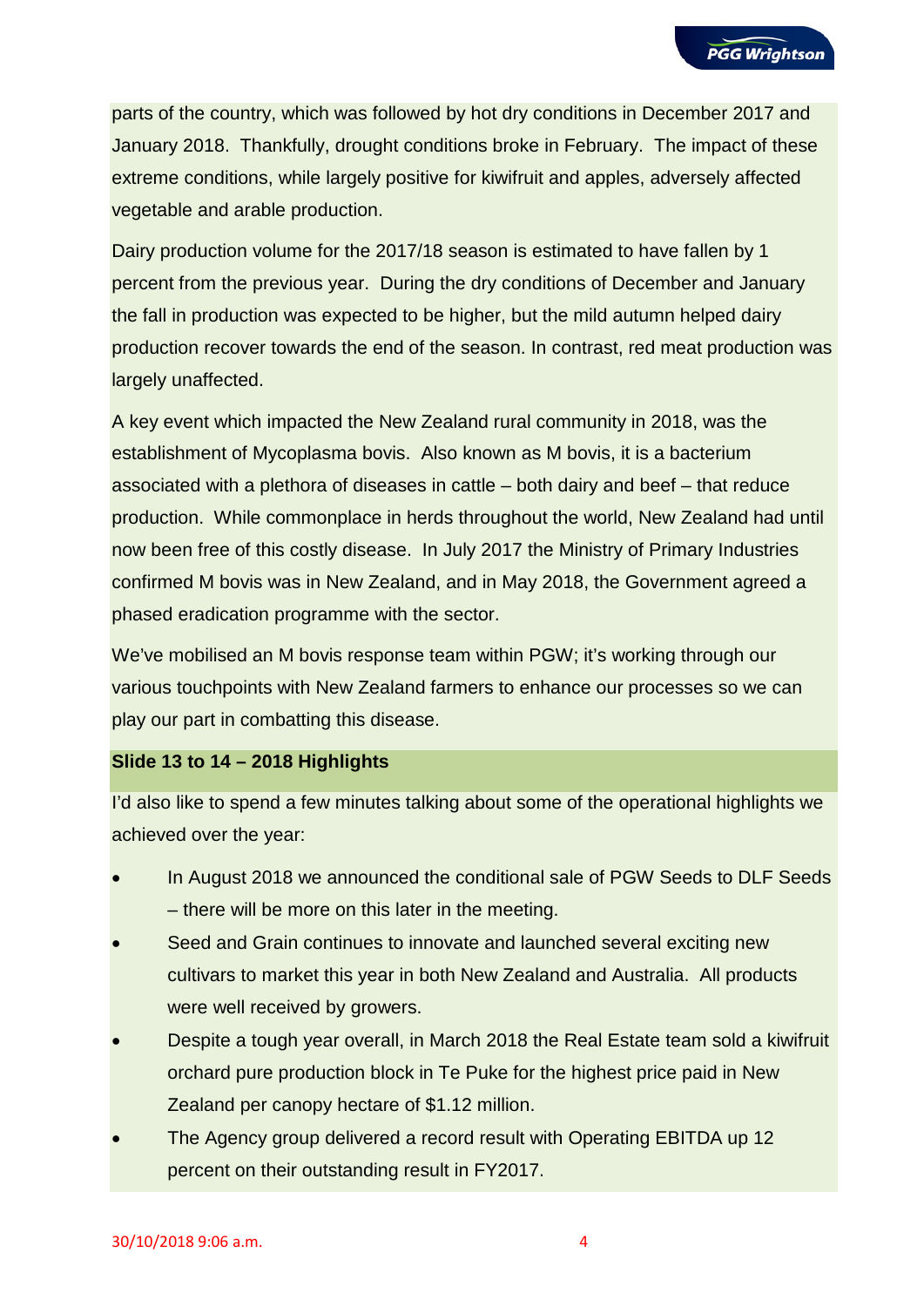- Fruitfed Supplies continues to grow the bottom line due to the combination of a strong horticulture sector and a leading market position.
- *Go*-Beef and *Go*-Lamb products continue to grow strongly. During the year over 288,000 sheep and over 41,000 cattle entered the scheme.
- This year as part of the roll out of the Health, Safety and Wellbeing Strategy, over 520 PGW employees completed the cognitive behavioural safety programme Zero Incident Process or ZIP.

These achievements are just some of the reasons why we believe PGW continues to improve its performance.

It is great to be able to stand before you today to say that this hard work is continuing to translate into positive financial returns for our shareholders.

# **Slide 15 to 16 – Group financial results**

As I mentioned earlier, perhaps the most pleasing aspect of the 2018 financial year was the achievement of a record result of \$70.2 million for Operating EBITDA.

Since 2013 PGW has grown Operating EBITDA by 48 percent or 10 percent compound annual growth rate (CAGR).

We will now turn our focus to our three operating groups.

First we will look at the Agency Group.

# **Slide 17 – Agency operating group**

The Agency Group comprises the Livestock, Wool, Real Estate and Insurance businesses.

Agency's Operating EBITDA increased \$2.1 million (or 12 percent) over 2018 to \$20.1 million. Revenues were 2 percent up on last year.

The Livestock business, which is the largest unit within Agency, matched last year's record Operating EBITDA as higher sheep prices offset both lower dairy tallies and reduced live export activity. Our *Go* range of livestock grazing products continues to be really well received in the marketplace. While this is a profitable product range for us, it is capital intensive. Had we allocated more capital to it, I've no doubt it would have grown even more strongly.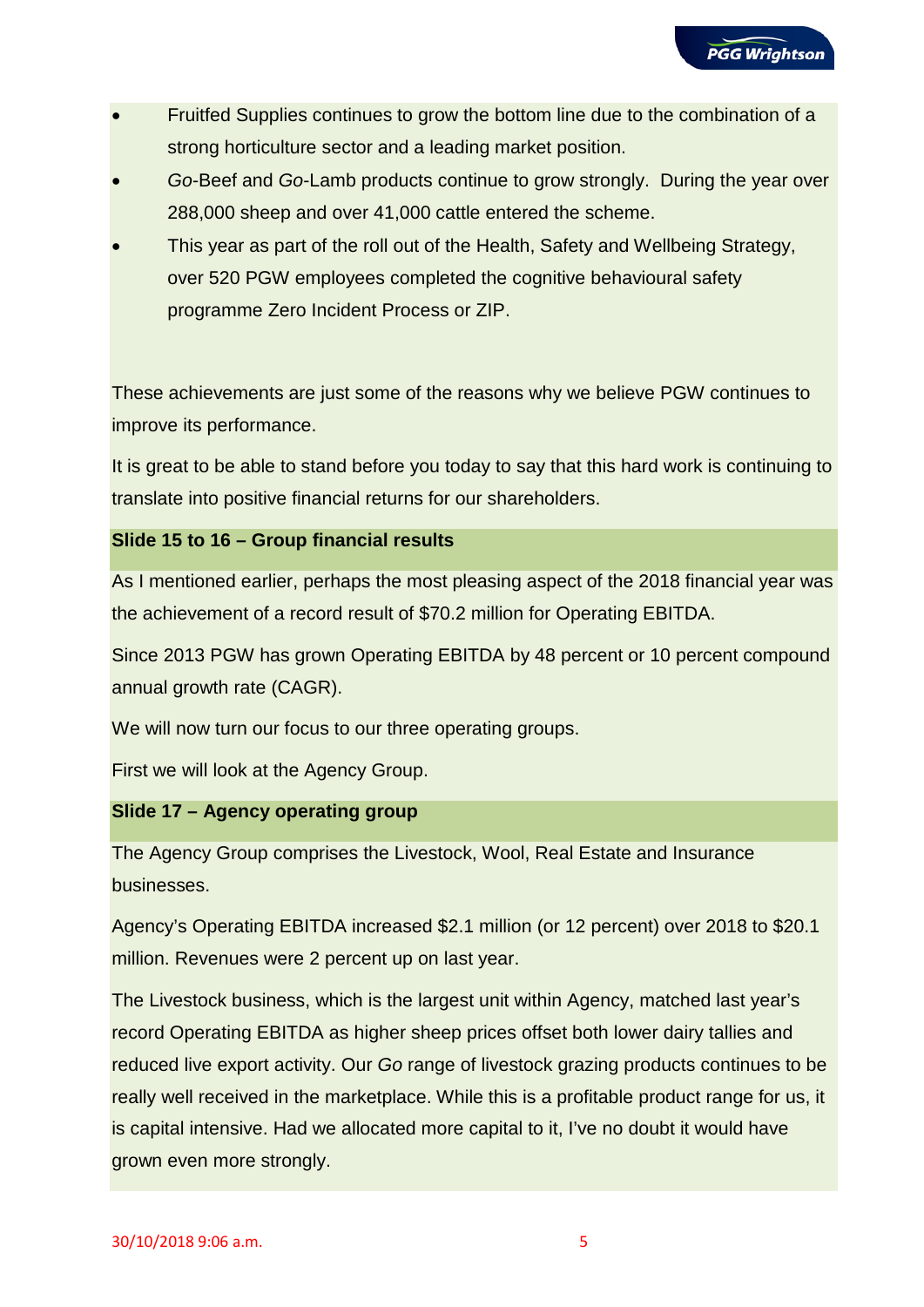At the New Zealand Agricultural Fieldays in June this year we previewed bidr – our exciting new online trading platform for livestock that we expect to launch early next year. So far the effects of M bovis on livestock trading volumes has been minimal but we are keeping a watching brief on developments to assess any longer term implications for us.

Our Wool business bounced back strongly from their disappointing FY2017 year. Crossbred wool prices have been depressed for the better part of two years, but with prices having now stabilised, albeit at lower levels, the stockpile of 2017 has started to clear and volumes have returned to normal.

Our Real Estate business was one of the few New Zealand businesses that were down on last year. The first six months were challenging for the team, with the weather, along with a number of factors including tighter bank lending conditions affecting buyer confidence. We saw a strong improvement, with an incredible effort from our PGW Real Estate team, in the second six months as the rural sector regained momentum. Our Lifestyle, Residential and Rural categories maintained their market share positions throughout the year with some regions showing signs of improvement.

Our Aon referral insurance business performed well and broadly in line with the corresponding period last year.

Overall, another excellent year for Agency, contributing an extra \$2.1 million of Operating EBITDA.

#### **Slide 18 – Retail and Water operating group**

The Retail and Water group includes; Rural Supplies, Fruitfed, Agritrade and Water.

Retail and Water had another spectacular year.

Operating EBITDA increased \$5.5 million to \$23.8 million – a 30 percent increase.

Retail performed extremely well and contributed to half of the improvement. With activity high across the key dairy, meat & wool and horticulture sectors, revenues were 9 percent up. The Rural Supplies categories of bulk stockfood, calf milk replacer, agchem, seed and fertiliser all grew strongly.

As we head into the 2019 financial year we have a current backdrop of commodity prices which are resulting in generally good economic producer returns. There are good indications that farmers are continuing maintenance programs, along with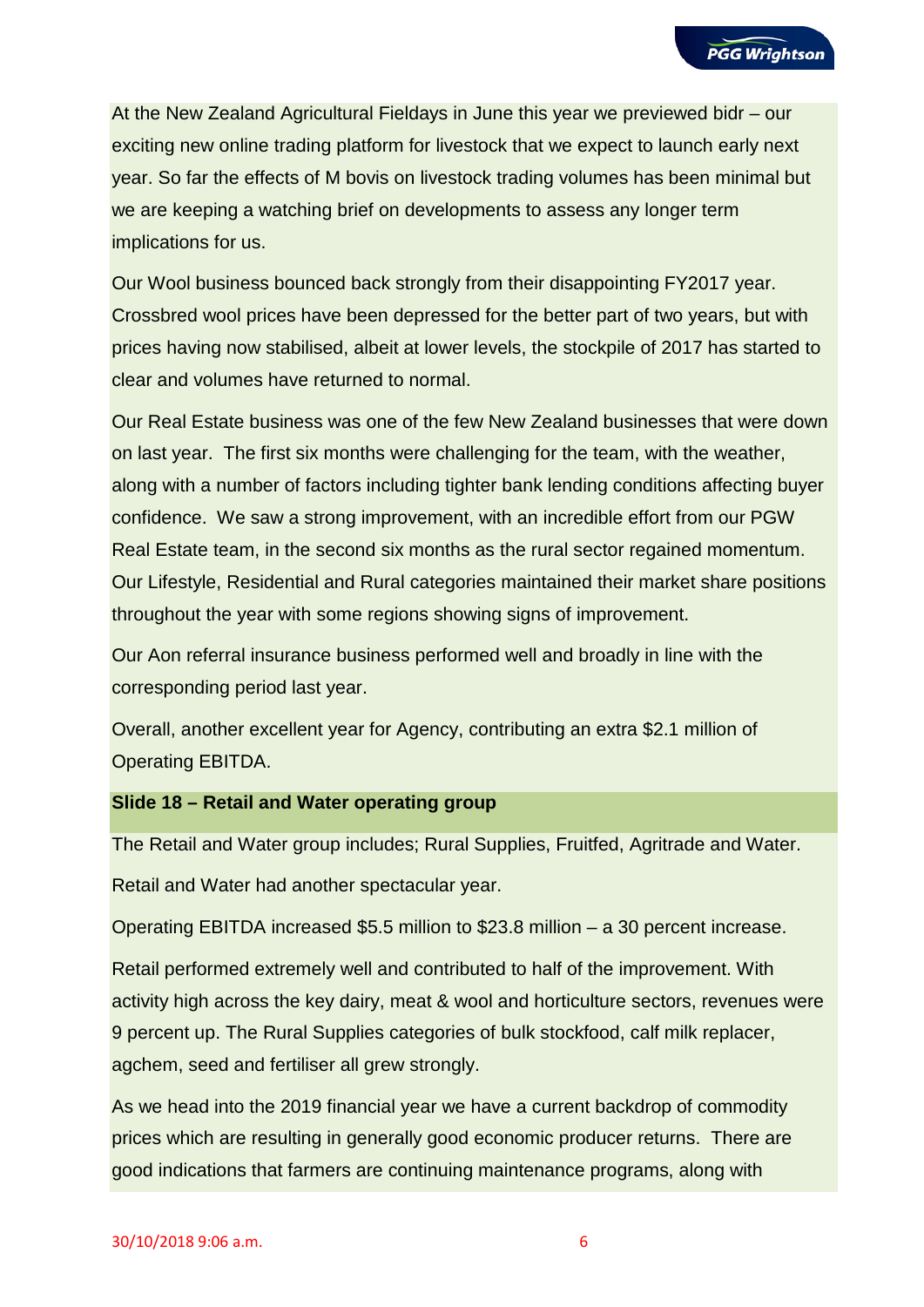increased demand for calf milk replacer and fencing requirements. We also expect to see on-going capital developments in horticulture.

For Fruitfed Supplies, the combination of a strong horticulture sector and a leading market position, continues to grow the bottom line. Agritrade, our distribution business, continued to grow by both expanding its range of products and increasing sales of those products.

The business has over the last few years been investing in both people and digital infrastructure. Retail's point of difference in the marketplace is our technical offering and the service we provide through our tech team, our infield team and key accounts team. During 2018 we started rollout of our new Retail Management Systems. Our new point of sale system will allow us to better understand our customers and their needs. This technology will provide a basis for a greatly improved e-commerce offering for our customers. This, together with the continued development of our on farm decision management tools, will provide the platform for other digital developments for Retail, which is all aimed at enhancing customer experience and engagement, and reinforcing our leading market position.

The Water business continues to be challenged by the lack of on farm development. This has been driven by delays in approved schemes, as well as uncertainty around planned schemes. The new policy approach is impacting farmer sentiment and expenditure in this area. Despite these challenges it is very pleasing to see Water improving its Operating EBITDA and this accounts for half of the \$5.5 million improvement in the overall Retail and Water result.

Turning now to the Seed and Grain Group.

#### **Slide 19 – Seed and Grain operating group**

Seed and Grain's Operating EBITDA reduced by \$1.4 million (or 4 percent) to \$35.6 million. Revenues were 4 percent higher than last year.

Our New Zealand business was the standout performer for Seed and Grain over 2018. We saw strong sales volumes across the board in all product categories except fodder beet. Autumn 2018 saw a favourable sowing window and a significant catch-up of the two previous seasons.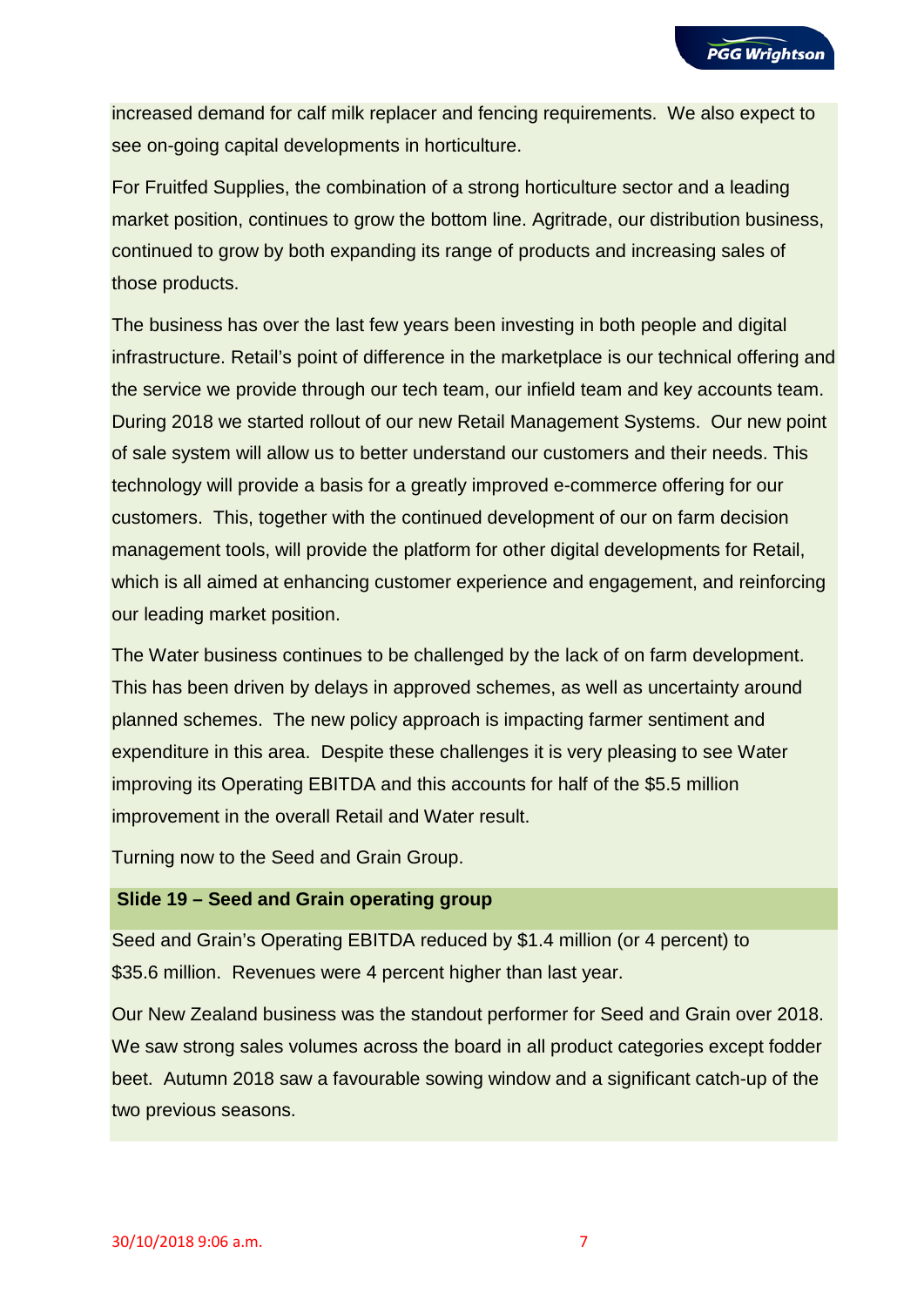We note the challenge that arose with the inadvertent substitution of HT swede variety. We have been working closely with our customers and we will continue to provide support until this matter is resolved.

Seed and Grain have launched several exciting new products recently, one of which was a raphanobrassica. This product offers some unique attributes in water use efficiency and grazing flexibility. The first fully-commercial year for Pallaton Raphno® was 2018. Demand was very strong and it quickly sold out.

In September 2017 we launched our Ecotain® environmentally functional programme. This programme includes plantain cultivars which are marketed under the brand Ecotain® environmental plantain. These specific cultivars of plantain have been shown to significantly reduce the amount of nitrate leached through the soil. Ecotain® environmental plantains have been commercially available since early 2018 and their release has been met with strong demand to date.

In contrast to the generally positive market conditions in New Zealand, conditions were extremely challenging in both South America and Australia. Dry conditions in New South Wales and Queensland reduced sales within these states significantly. Victoria, South Australia, Tasmania and the South of Western Australia did benefit from an autumn break to the drought and managed to achieve average sales. Turf and revegetation sales continues to grow in Australia.

A big proportion of the Argentinean pampas, most of Uruguay and the southern states of Brazil suffered one of the worst droughts in many years. Given that these areas were still suffering the effects of the 2016 floods, our South American business did well to achieve what they did in the face of adversity. With the increase in New Zealand Operating EBITDA largely offsetting the weakness in Australia and South America, overall the Seed and Grain business fell just short of last year's result.

On 6 August we announced that we had entered into a conditional agreement with DLF Seeds to divest our Seed and Grain business.

Trevor Burt will provide more detail about this during the strategic review later in the meeting, meanwhile I will provide a guidance update and outlook for PGW for FY2019 which we announced on 11 October.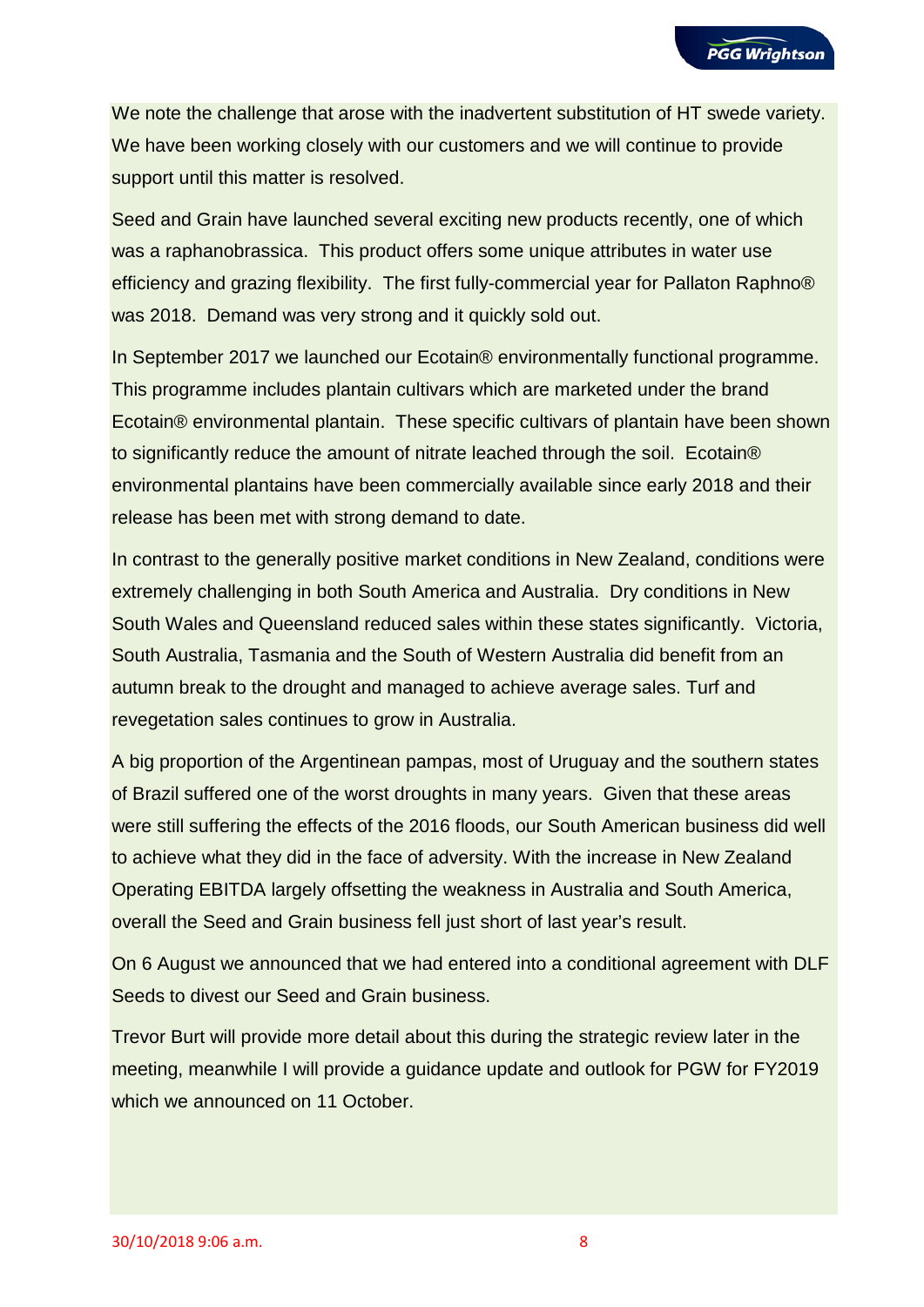## **Slide 20 – First quarter FY2019 / Outlook for full year 2019**

Following last year's record result for the Agency group we expect the Livestock and Wool businesses to continue to perform well. However, New Zealand's rural real estate market remains soft which continues to make trading conditions difficult for the Real Estate business.

The Retail and Water group produced an outstanding result in FY2018 and we expect slightly improved Operating EBITDA this year. Indicators suggest that the horticulture sector's impressive performance is set to continue which bodes well for another good year for Fruitfed Supplies. The Retail business will continue to benefit from its position of technical excellence in the marketplace supported by the expansion of key product lines.

As elsewhere in New Zealand, the spring activity has been delayed slightly for the Seed and Grain group. As a result of the lift in activity in recent weeks, we are optimistic about the performance of the New Zealand business in the year ahead. In contrast, continued drought conditions across key regions in Australia are expected to impact earnings. Also, while the Seed and Grain business has made significant investments in South America to set up core infrastructure as a platform for future growth, there are emerging liquidity issues in the rural sector in Uruguay which are likely to impact the FY2019 Operating EBITDA. At this early stage we expect the performance of Seed and Grain to be in line with last year's results.

It is against this backdrop that we have forecast our 2019 earnings and we are forecasting another good year for PGW.

We are forecasting our full year operating EBITDA to 30 June 2019 to be approximately \$70 million; similar to the strong result achieved in 2018.

Note that to facilitate comparison with the prior year's trading, this forecast is on a consistent basis with reported FY2018 results; although the transaction for the proposed sale of its Seed and Grain business to DLF seeds A/S announced on 6 August will substantially change the form of PGW's reporting of financial results.

We are optimistic about the prospects for our trading performance for the year ahead and we have confidence that we can match last year's performance at an Operating EBITDA level. It is early days, as the first quarter is traditionally a quiet trading period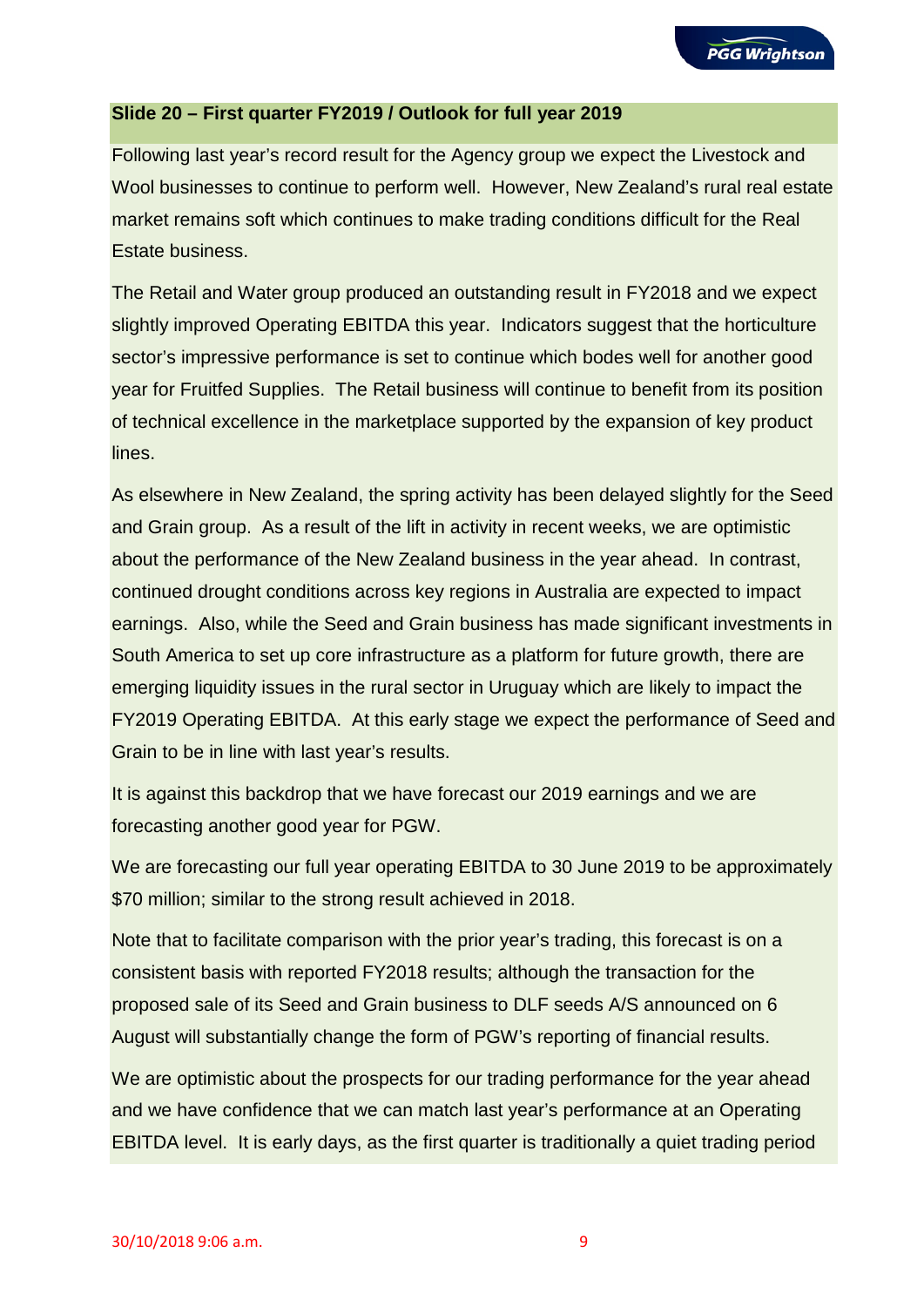and we have seen a late start to spring, however activity has picked up across the business during October.

Whilst it is too early in the year to forecast net profit after tax (NPAT) with accuracy, we have previously announced that upon a successful completion of the Seed and Grain business during FY2019 we would expect a net capital gain of more than \$120 million which would flow through NPAT.

As always, we will keep the market informed as the season develops.

# **Trevor Burt**

**Slide 21 – Update on the strategic review**

## **Sale of PGW Seeds**

The Board announced the strategic review at last year's Annual Shareholders' Meeting and a lot of work has been undertaken in the time since. On 4 August 2018 PGW entered into a conditional agreement to sell the PGG Wrightson Seeds Holdings Limited (PGW Seeds) business to DLF Seeds A/S (DLF Seeds), a leading global seeds group based in Denmark.

I won't summarise the transaction in detail given that you already have quite extensive information set out in the explanatory notes that accompany the Notice of Meeting and in the KordaMentha Independent Appraisal Report. At a summary level however, I would note that this transaction delivers compelling value to PGW while also enabling the PGW Seeds business to benefit significantly from being part of a global seeds operation.

Importantly the transaction also provides for an ongoing close working relationship between PGW and PGW Seeds.

#### Significant commercial opportunities

This transaction follows the continuing trend of consolidation in the international seeds industry and there are clear benefits that arise for both PGW and PGW Seeds.

Ownership of PGW Seeds by DLF Seeds would expand the opportunities to commercialise the intellectual property of the collective businesses.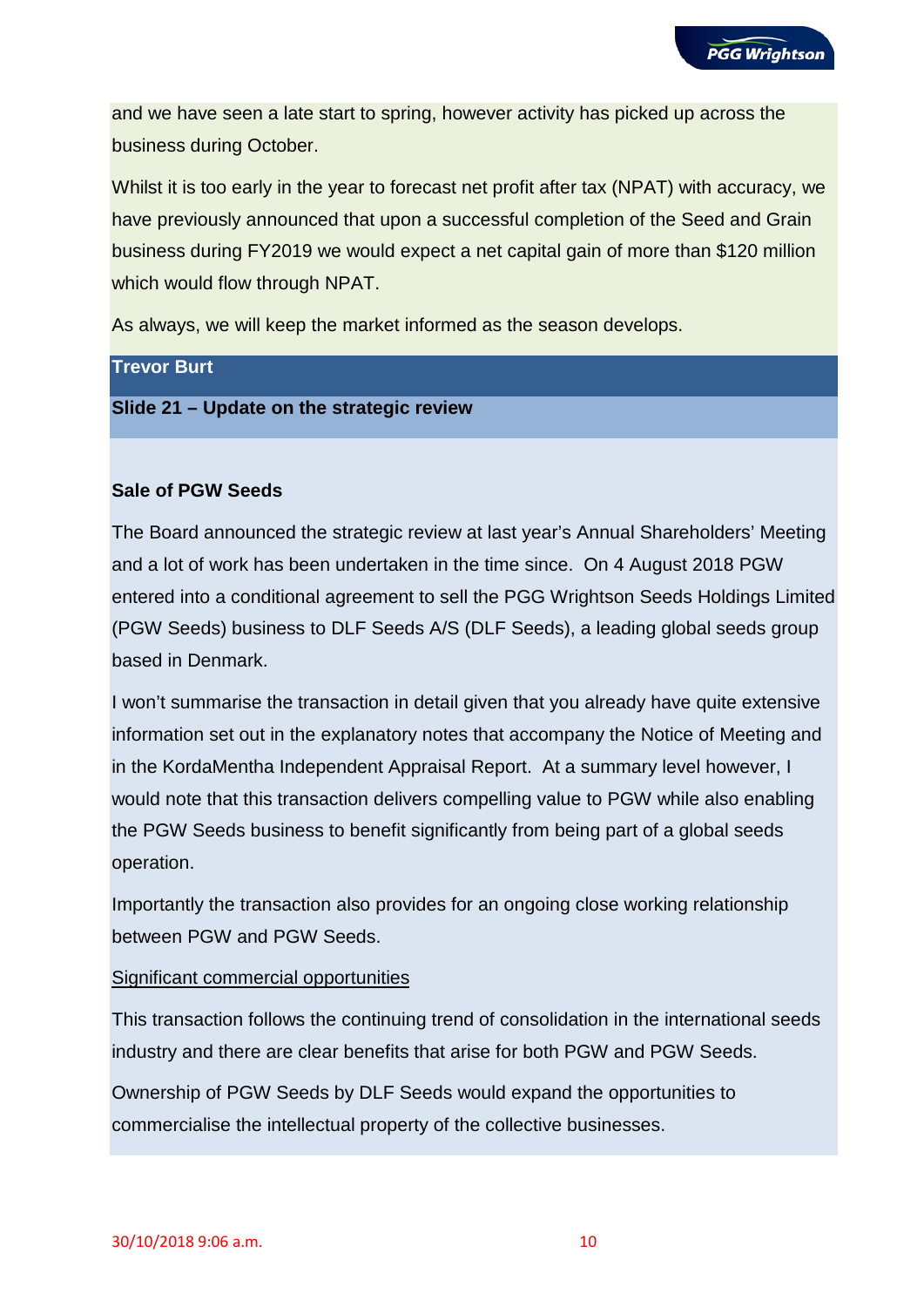DLF Seeds has a strong northern hemisphere presence and PGW Seeds has a strong southern hemisphere market presence. The opportunities arising from the synergy of market coverage, intellectual property and operations are significant.

DLF Seeds' global presence will open up new markets and geographies, increasing royalties coming into New Zealand, and also demonstrate the benefits of the research and development focus of PGW Seeds' business.

The agreement provides for an ongoing close working relationship between PGW and PGW Seeds. A distribution agreement allows for 'business as usual' for PGW operational staff across all parts of the Group. Our customers would see very little change in the way we work together to support their farming operations. In addition, the PGW Seeds brand will remain.

## Intellectual property

PGW Seeds has joint ventures with a range of research and development partners who share or licence intellectual property with PGW Seeds. These joint venture partners include Grasslands Innovation, Endophyte Innovation and Forage Innovations.

Should the sale of PGW Seeds be approved, the royalties from these joint ventures will continue to flow back to New Zealand. An example of this is Pallaton Raphno®, a raphanobrassica developed in New Zealand by PGW Seeds, now sold in Australia. This cultivar has sales attracting royalties which are returned to New Zealand by PGW Seeds and our joint venture partner Forage Innovations which is partly Crown owned.

# **The strategic review continues**

The transaction remains subject to a number of conditions precedent and both PGW and DLF Seeds are diligently working towards satisfying these conditions.

Assuming the conditions are satisfied and the transaction is completed, the significant cash contribution creates options for the PGW Board to consider as part of its ongoing strategic review. These options include:

- making a non-taxable distribution to shareholders of up to NZ\$292 milliion;
- exploring growth options as well as the optimal structure for what already is a strong rural services business.

The PGW Board will continue to work with Credit Suisse (Australia) Ltd and First NZ Capital Ltd on the strategic review to explore options for PGW's business, growth